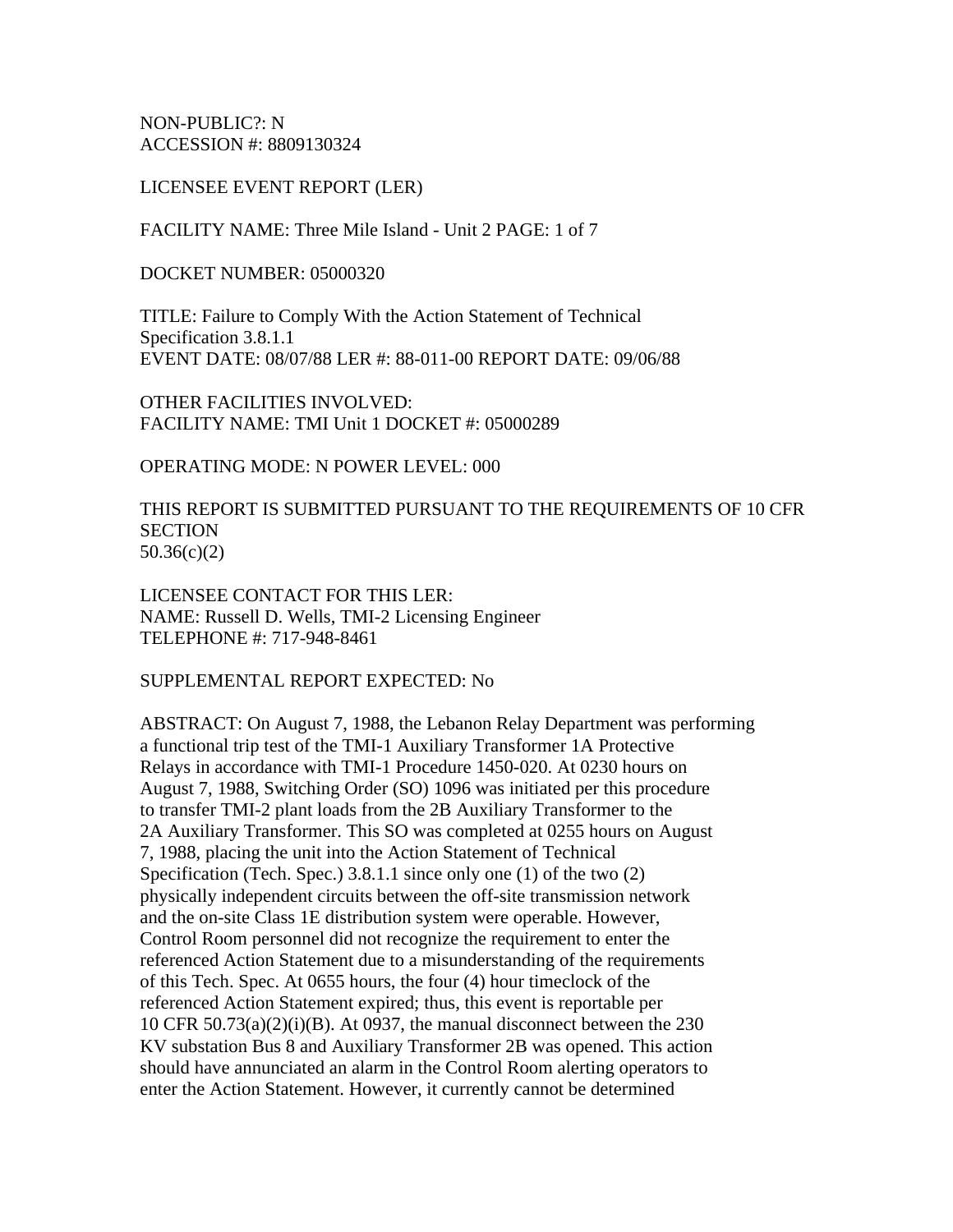whether the alarm failed to annunciate or whether operators failed to respond properly to the alarm. At 1445 hours on August 7, 1988, a Control Room Operator recognized the need to enter the referenced Action Statement. The requirements of the Action Statement were satisfied. At 2053 hours on August 7, 1988, testing of the TMI-1 Auxiliary Transformer was completed and the TMI-2 Auxiliary Transformer 2B was restored to service. The root causes of this event were an inadequate procedure, poor communications, and a misunderstanding of the requirements of Tech. Spec. 3.8.1.1. Corrective actions include discussing this event with all Control Room and Senior Reactor Operators, and investigating the operability of the low voltage alarm for Auxiliary Transformer 2B.

(End of Abstract)

TEXT: PAGE: 2 of 7

# I. PLANT OPERATING CONDITIONS BEFORE THE EVENT

The TMI-2 facility was in a long-term cold shutdown state; the defueling evolution was in progress. The reactor decay heat was being removed via loss to ambient. Throughout this event there was no affect on the Reactor Coolant System or the core.

# II. STATUS OF STRUCTURES, COMPONENTS, OR SYSTEMS THAT WERE INOPERABLE AT THE START OF THE EVENT AND THAT CONTRIBUTED TO THE EVENT

N/A

# III. EVENT DESCRIPTION

The Limiting Condition for Operation (LCO) of TMI-2 Technical Specification (Tech. Spec.) 3.8.1.1, "A. C. Sources," requires that two (2) physically independent circuits between the off-site transmission network and the on-site Class 1E distribution system shall be operable. In this event, the off-site transmission network in question is the 230 KV substation which provides auxiliary power (IEEE 805 Codes-EA and EB) to TMI-2 via two (2) independent buses (i.e., Bus No. 8 and bus No. 4) through two (2) auxiliary transformers (i.e., 2B and 2A, respectively). Additionally, the 230 KV substation is connected to TMI-1 Auxiliary Transformers 1A and 1B.

On August 2, 1988, the Lebanon Relay Department issued an "Application for Apparatus or Line To Be Taken Out of Service," No. 001930, for functional trip testing of the TMI-1 Auxiliary Transformer 1A Protective Relays. The referenced application requires that "TMI-2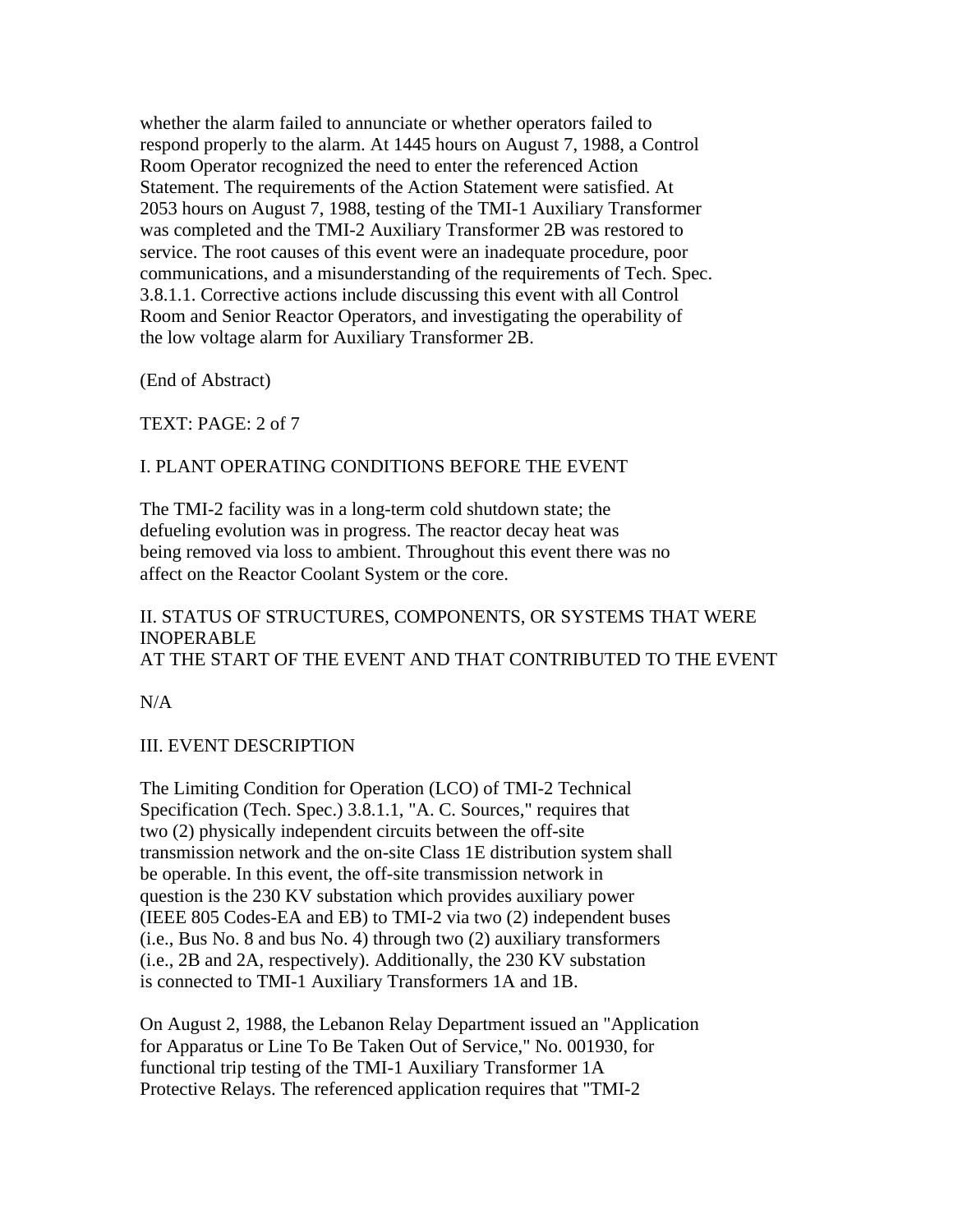will transfer their load to 2A Auxiliary Transformer then isolate 2B A

xiliary Transformer from bus 8 by opening disconnect switch S2B-08." This action is taken as a precautionary measure since trip testing of the TMI-1 Auxiliary Transformer 1A requires lowering the voltage of the 230 KV substation bus No. 8 which could potentially result in a trip of the TMI-2 Auxiliary Transformer 2B (IEEE 803A Code-XFMR).

This activity was being coordinated by Lebanon Relay Department personnel in accordance with TMI-1 Corrective Maintenance Procedure 1450-020, "Lebanon Relay Procedure for Functional Trip Testing of 1A Auxiliary Transformer Protective Relays." Per this procedure, on August 2, 1988, a Lebanon Relay dispatcher contacted TMI-1 and TMI-2 Control Room personnel to notify them of the scope of activity to be performed and it was agreed by all parties that this activity would commence on August 7, 1988.

#### TEXT: PAGE 3 of 7

At 0230 hours on August 7, 1988, the dispatcher called the TMI-2 Control Room to initiate Switching Order (SO) 1096 which required TMI-2 plant loads to be transferred from Auxiliary Transformer 2B to Auxiliary Transformer 2A. Additionally, this SO required the opening or verifying open of the breakers (IEEE 803 Code-BKR) for the 2B Auxiliary Transformer which feed the 6900 volt and 4160 volt electrical busses (i.e., breakers 2B12, 2B22, 2B52, 2B32, 2B42, 2B-1E2, and 2B-2E2). It is noteworthy that breakers 2B-1E2, 2B-2E2, 2A-1E2, and 2A-2E2 connect the Auxiliary Transformers to the 4160 Volt Engineered Safety Features (ESF) Busses (i.e., the Class 1E distribution system). This SO was completed at 0255 hours on August 7, 1988. At that time, Action Statement (a) of Tech. Spec. 3.8.1.1 should have been entered based on a post-event review of TMI-2 Surveillance Procedure 4210-SUR-3700.01, "On/Off-Site Power Supply Check," which verifies compliance with the LCO of Tech. Spec. 3.8.1.1. The referenced Action Statement states:

"With one off-site circuit of the above required A.C. electrical power sources inoperable, verify the OPERABILITY of the remaining off-site circuit and demonstrate the OPERABILITY of the D.C. bus trains by performing Surveillance Requirements in the Recovery Operations Plan Sections 4.8.2.2.1 and 4.8.2.2.2.a.4 within 4 hours. Restore the full complement of off-site A.C. electrical power sources to OPERABLE status within 7 days."

The rationale for entering the referenced Tech. Spec. Action Statement is that the on-site Class 1E distribution system was connected to the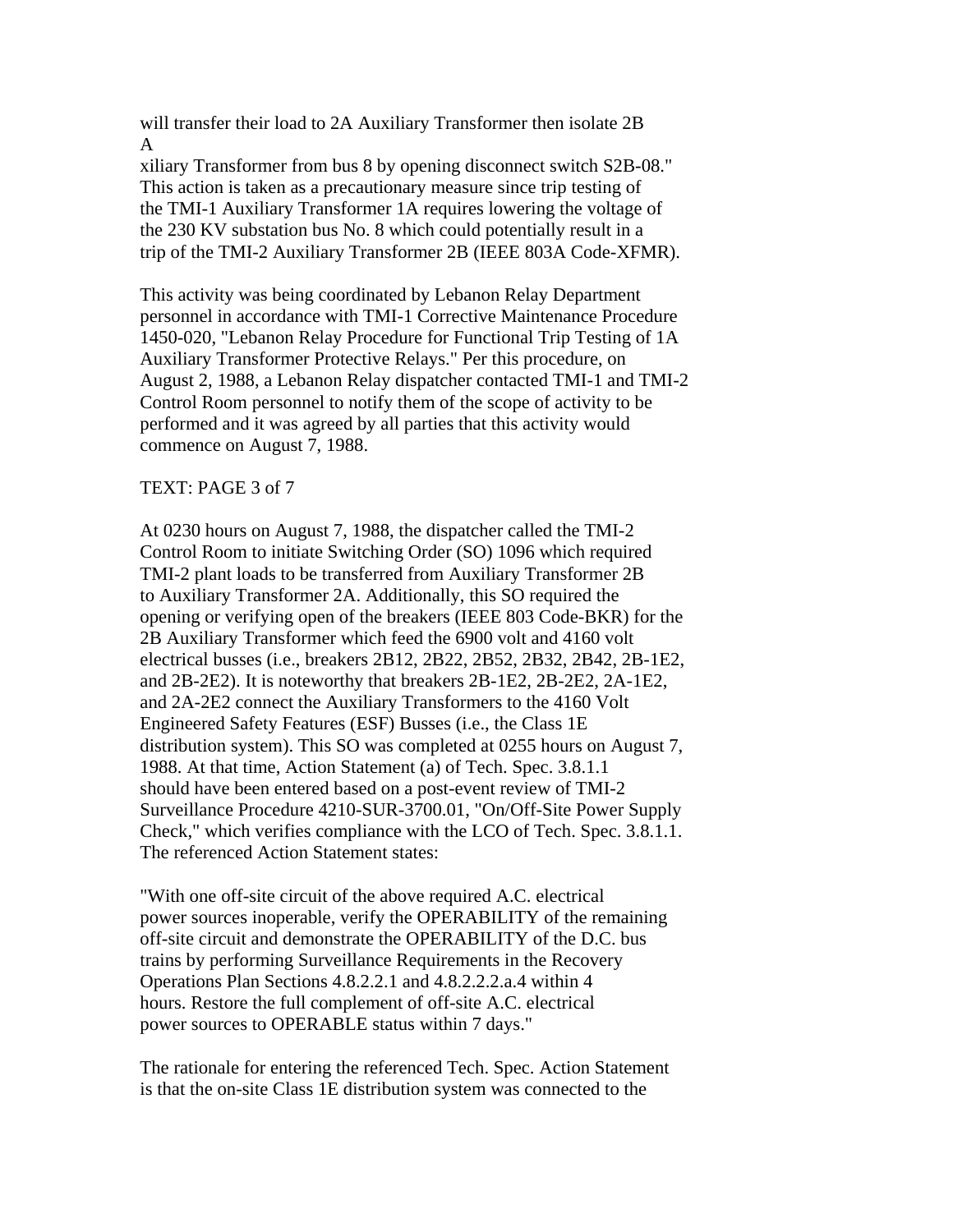off-site transmission network by one (1) circuit (i.e., 230 KV substation Bus No. 4 via Auxiliary Transformer 2A) upon completion of the referenced SO. Thus, this condition was in noncompliance with the LCO of Tech. Spec. 3.8.1.1. The failure to enter the referenced Tech. Spec. Action Statement upon completion of the SO was due to a misunderstanding by the duty Control Room personnel of the application of the requirements of Tech. Spec. 3.8.1.1. At 0655 hours on August 7, 1988, the four (4) hour timeclock of the referenced Tech. Spec. Action Statement expired. Thus, the event is reportable pursuant to 10 CFR  $50.73(a)(2)(i)(B)$  due to a condition prohibited by the plant's Tech. Specs.

At approximately 0700 hours on August 7, 1988, shift turnover occurred; however, the oncoming shift also failed to recognize that the condition of the plant required compliance with the Action Statement of Tech. Spec. 3.8.1.1. As a further precautionary measure during the testing of TMI-1 Auxiliary Transformer 1A, the dispatcher contacted the TMI-1 and TMI-2 Control Room at approximately 0800 hours on August 7, 1988, to request that manual disconnect (IEEE 803A Code-DISC) S2B-08 be opened to de-energize the TMI-2 Auxiliary Transformer 2B from the 230 KV substation Bus No. 8. Both Control Rooms informed the dispatcher that plant personnel do not normally

#### TEXT: PAGE: 4 of 7

perform this activity; thus, the dispatcher instructed personnel from the Lebanon Relay Department to open manual disconnect S2B-08. This action was performed at 0937 hours on August 7, 1988. The opening of the manual disconnect should have resulted in the annunciation of the 2B Auxiliary Transformer Voltage Loss Alarm (i.e., 18.F6) located on Panel 18 in the TMI-2 Control Room. TMI-2 Alarm Response Procedure 4210-RAP-3700.01, "Station Electric Auxiliary Monitors Panel (Panel 18)," requires a response to an annunciation of Alarm 18.F6 to "ensure the requirements of Tech. Spec. 3.8.1.1 or 3.8.1.2 are met as required." However, the Action Statement of Tech. Spec. 3.8.1.1 was not entered at this time. It is not positively known at this time whether the alarm failed to annunciate or whether operators failed to properly respond to the alarm. This matter is being further investigated and has been identified as a long-term corrective action (reference Section V of this report.)

At 1445 hours on August 7, 1988, an oncoming Control Room Operator observed zero voltage on the indicator for Bus No. 8 and that the Auxiliary Transformer 2B Voltage Loss Alarm (i.e., 18.F6) was energized. The Control Room Operator questioned why the Action Statement of Tech. Spec. 3.8.1.1 had not been entered. Control Room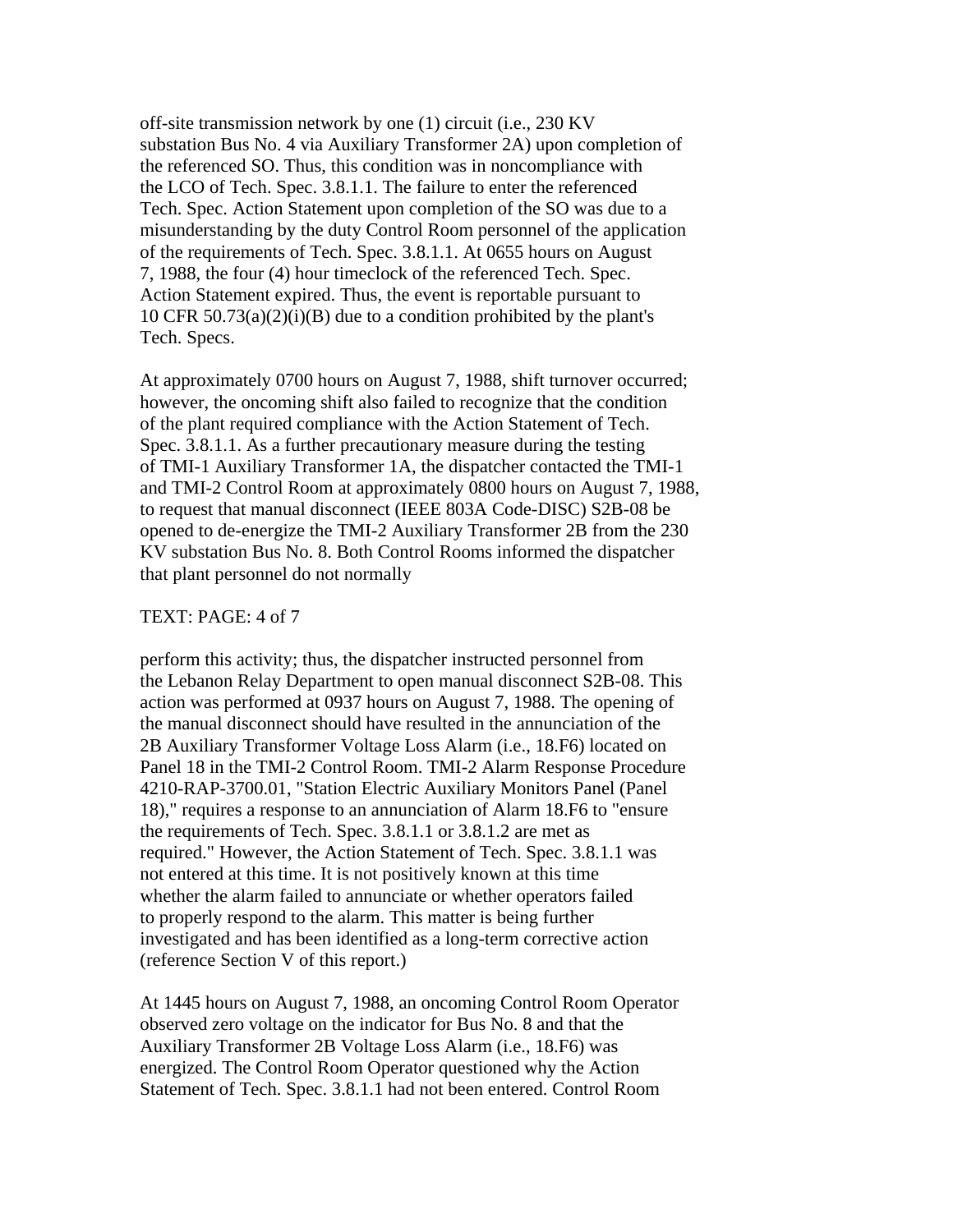personnel immediately entered the referenced Action Statement. This action required verifying the operability of the remaining off-site circuits and the D.C. bus trains by performing Recovery Operations Plan Section 4.8.2.2.1 and 4.8.2.2.2.a.4. Control Room personnel satisfied the Action Statement requirements by performing the applicable portions of Surveillance Procedure 4210-SUR-3700.01, "On/Off-Site Power Supply Checks," at 1505 hours on August 7, 1988. However, an administrative discrepancy has been identified in that this surveillance procedure does not recognize that performance of the procedural requirements satisfies Recovery Operations Plan Section 4.8.2.2.2.a.4.

At 2105 hours on August 7, 1988, the TMI-2 Control Room was informed by a Lebanon dispatcher that testing of TMI-1 Auxiliary Transformer 1A was completed and that TMI-2 Auxiliary Transformer 2B had been returned to service. Plant loads were restored to their normal configuration. Surveillance Procedure 4210-SUR-3700.01 was performed satisfactorily at 2137 hours on August 27, 1988, verifying compliance with the LCO of Tech. Spec. 3.8.1.1.

# IV. ROOT CAUSE OF THE EVENT

The root causes of this event are an inadequate procedure, inadequate communication between TMI-2 and off-site personnel, and a misunderstanding of the requirement of the LCO of Tech. Spec. 3.8.1.1, "A. C. Sources." This Tech. Spec. LCO requires the operability of two (2) physically independent circuits between the off-site transmission network (i.e., 230 KV substation Bus Nos. 4 and 8) and the on-site Class 1E distribution. Upon completion

TEXT: PAGE: 5 of 7

of SO 1096, the requirement of the Tech. Spec. LCO was not satisfied since the on-site Class 1E distribution was connected to the off-site transmission network by one (1) circuit (i.e., 230 KV substation Bus No. 4 via Auxiliary Transformer 2A).

The lack of proper coordination and communication between TMI-2 Control Room personnel and Lebanon Relay Department personnel is explained further. Lebanon Relay Department personnel contacted the TMI-1 and TMI-2 Control Room on August 2, 1988, to inform them of the planned testing of TMI-1 Auxiliary Transformer 1A and all parties agreed to perform the activity on August 7, 1988. However, on August 7, 1988, Control Room personnel did not have full knowledge of the scope of activity being performed by Lebanon Relay Department personnel (e.g., Control Room Operators on the 2300-0700 shift were unaware that testing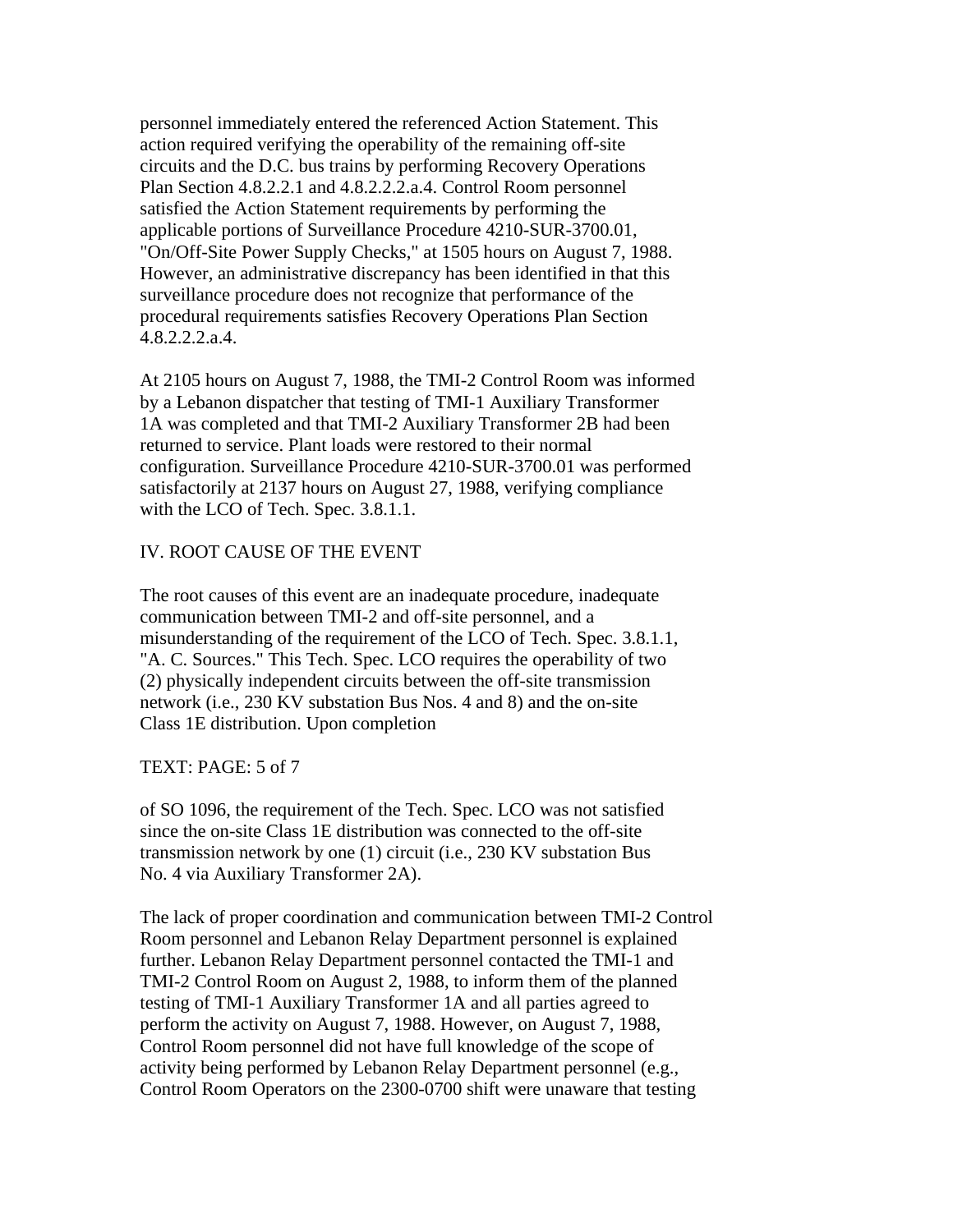of TMI-1 Auxiliary Transformer 1A would require opening of the manual disconnect). Actions such as conducting a proper pre-job briefing or having a copy of the procedure used to direct this event (i.e., 1450-020) available to Control Room personnel during the event may have resulted in earlier detection. Additionally, the referenced procedure did not receive TMI-1 or TMI-2 Site review. Further, upon being informed that Lebanon Relay Department personnel planned to open manual disconnect S2B-08, TMI-2 Control Room personnel should have taken more positive actions to ensure that they were notified when the disconnect was opened and to understand the action, if any, required to be performed by them. This action may have also resulted in this event being detected earlier.

A contributing cause to this event was that opening of the manual disconnect should have caused annunciation of Alarm 18.F6 in Panel 18 of the TMI-2 Control Room. Per Procedure 4210-RAP-3700.01, this alarm would have alerted operators to enter the Action Statement of Tech. Spec. 3.8.1.1. It is not positively known at this time whether this alarm failed to annunciate or whether Control Room personnel failed to properly respond to the alarm. Annunciation of this alarm along with its proper response would have resulted in earlier detection of the event.

#### V. CORRECTIVE ACTIONS

Immediate - Upon the discovery of this event at 1445 hours on August 7, 1988, Control Room personnel entered the Action Statement of Tech. Spec. 3.8.1.1 and satisfied the required surveillances. Testing of TMI-1 Auxiliary Transformer 1A was completed at 2053 hours on August 7, 1988, and TMI-2 Auxiliary Transformer 2B was returned to service. Surveillance Procedure 4210-SUR-3700.01 was performed satisfactorily at 2137 hours on August 7, 1987, verifying compliance with Tech. Spec. 3.8.1.1.

#### TEXT: PAGE: 6 of 7

Long-Term - A Human Performance Evaluation System (HPES) review is being performed on this event. The root causes of this event and the following corrective actions are consistent with the preliminary results of that review:

o This event will be discussed with TMI-2 Control Room Operators and Senior Reactor Operators with emphasis on the application of the requirements of Tech. Spec. 3.8.1.1 to the event described in this report. Specific emphasis will be placed on the basis for this Tech. Spec. Operators will be encouraged to refer to the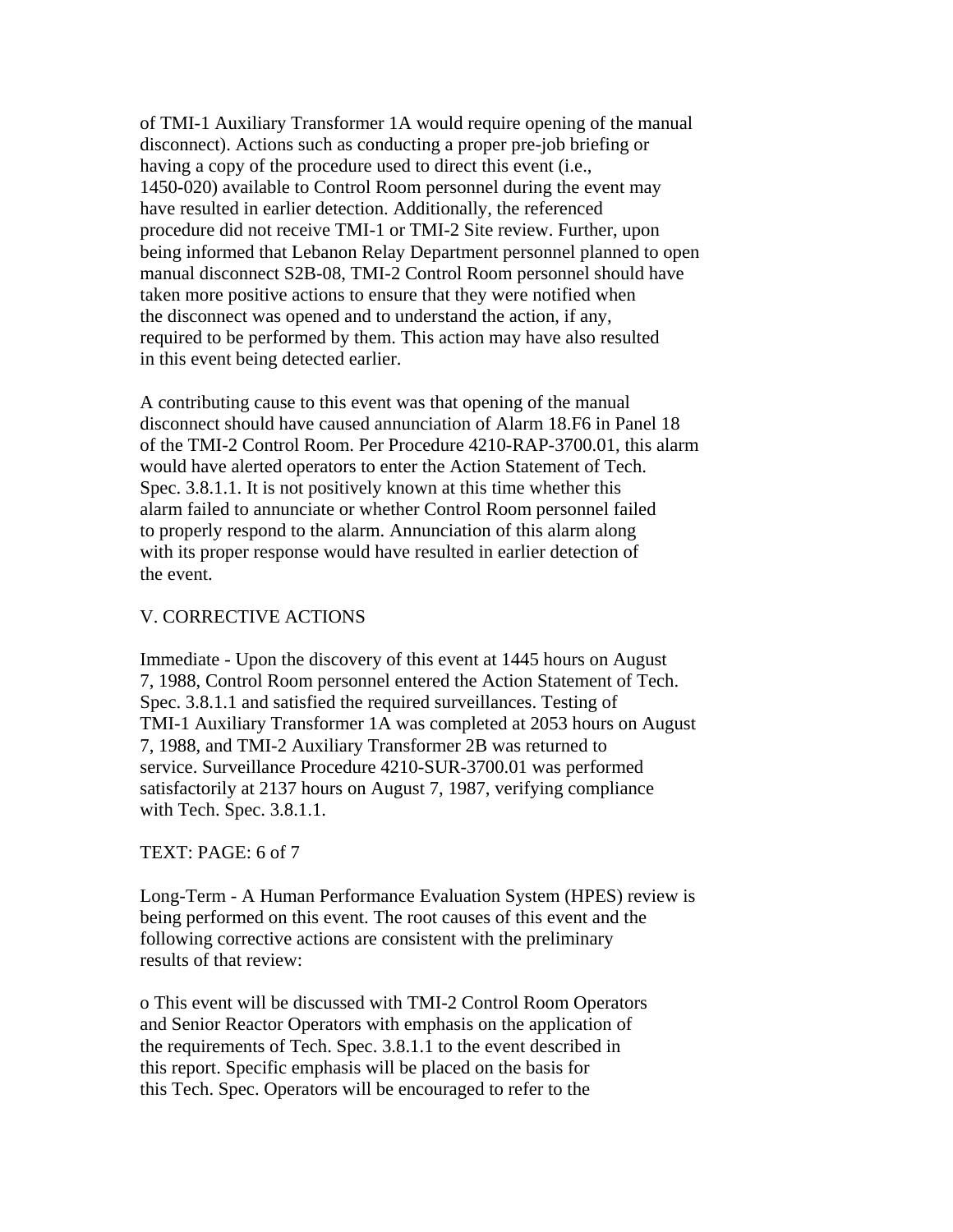appropriate surveillance procedure when conducting activities which may affect Tech. Spec. equipment in order to determine whether the planned activities could affect Tech. Spec. Action Statements. Additionally, this discussion will further emphasize the need to take aggressive actions to ensure proper coordination and communication with personnel performing activities that have the potential to affect TMI-2 Tech. Spec. equipment/systems.

o The Lebanon Relay Department has agreed to revise Procedure 1450-020 to provide confirmation that TMI-1 and TMI-2 Control Room personnel acknowledge the scope of testing involved. TMI-2 personnel will review and approve this procedure revision.

o An evaluation of the operability of Panel 18 Alarm 18.F6, "2B Auxiliary Transformer Voltage Loss Alarm," is being performed. If it is determined that this alarm properly annunciated, action will be initiated to assess the failure of Control Room personnel to properly respond to the alarm and to identify further corrective actions, as necessary.

o The Site Operations Department will evaluate the methodology of performing switching and tagging in the 230 KV switchgear to determine whether this activity can be performed by plant pers nnel.

o Surveillance Procedure 4210-SUR-3700.01 will be revised to ensure consistency with current Tech. Spec. requirements.

# VI. COMPONENT FAILURE DATA

N/A

# VII. AUTOMATIC OR MANUALLY INITIATED SAFETY SYSTEM RESPONSES

N/A

TEXT: PAGE: 7 of 7

# VIII. ASSESSMENT OF THE SAFETY CONSEQUENCES AND IMPLICATIONS OF THE EVENT

If a loss of power to the 230 KV Substation Bus No. 4 had occurred during this event, operators would have been able to manually restore off-site power to the Class 1E distribution system by restoring Auxiliary Transformer 2B to service. It is noteworthy that no active components are required to maintain the safe-shutdown condition of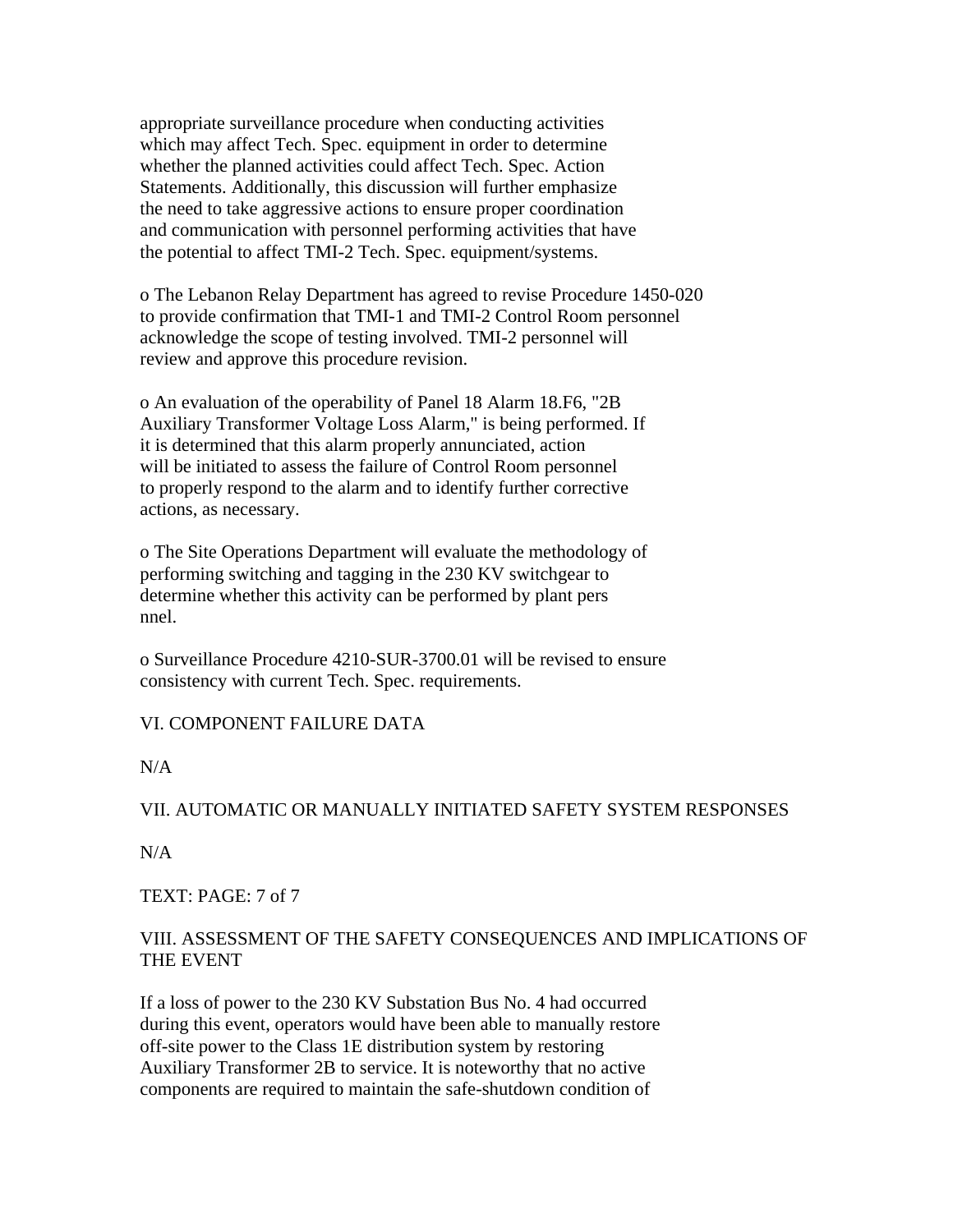TMI-2. This was recognized by the NRC in their letter of February 9, 1987, which granted GPU Nuclear an exemption from the requirements of 10 CFR 50 Appendix A, General Design Criteria (GDC), 17, "Electric Power Systems," and GDC 19, "Control Room." The referenced NRC letter also states, "As discussed in the enclosed Exemption, TMI-2 is in a long-term cold shutdown and is precluded from power operation. In this mode and because of the current condition of the facility, no actions on part of control room personnel are required to maintain the facility in a safe shutdown condition." Thus, this event did not jeopardize the health and safety of the public.

#### ATTACHMENT # 1 TO ANO # 8809130324 PAGE: 1 of 1

GPU Nuclear GPU Nuclear Corporation Post Office Box 480 Route 441 South Middletown, Pennsylvania 17057-0191 717 944-7621 TELEX 84-2386 Writer's Direct Dial Number: (717) 948-8461

September 6, 1988 4410-88-L-0141/0417P

US Nuclear Regulatory Commission ATTN: Document Control Desk Washington, DC 20555

Dear Sirs:

Three Mile Island Nuclear Station, Unit 2 (TMI-2) Operating License No. DPR-73 Docket No. 50-320 Licensee Event Report 88-11

Attached is Licensee Event Report 88-11 concerning the failure to comply with the Action Statement of Technical Specification 3.8.1.1. on August 7, 1988.

This event is considered reportable pursuant to Title 10 of the Code of Federal Regulations, Section  $50.73(a)(2)(i)(B)$ .

Sincerely, /s/ F. R. Standerfer F. R. Standerfer